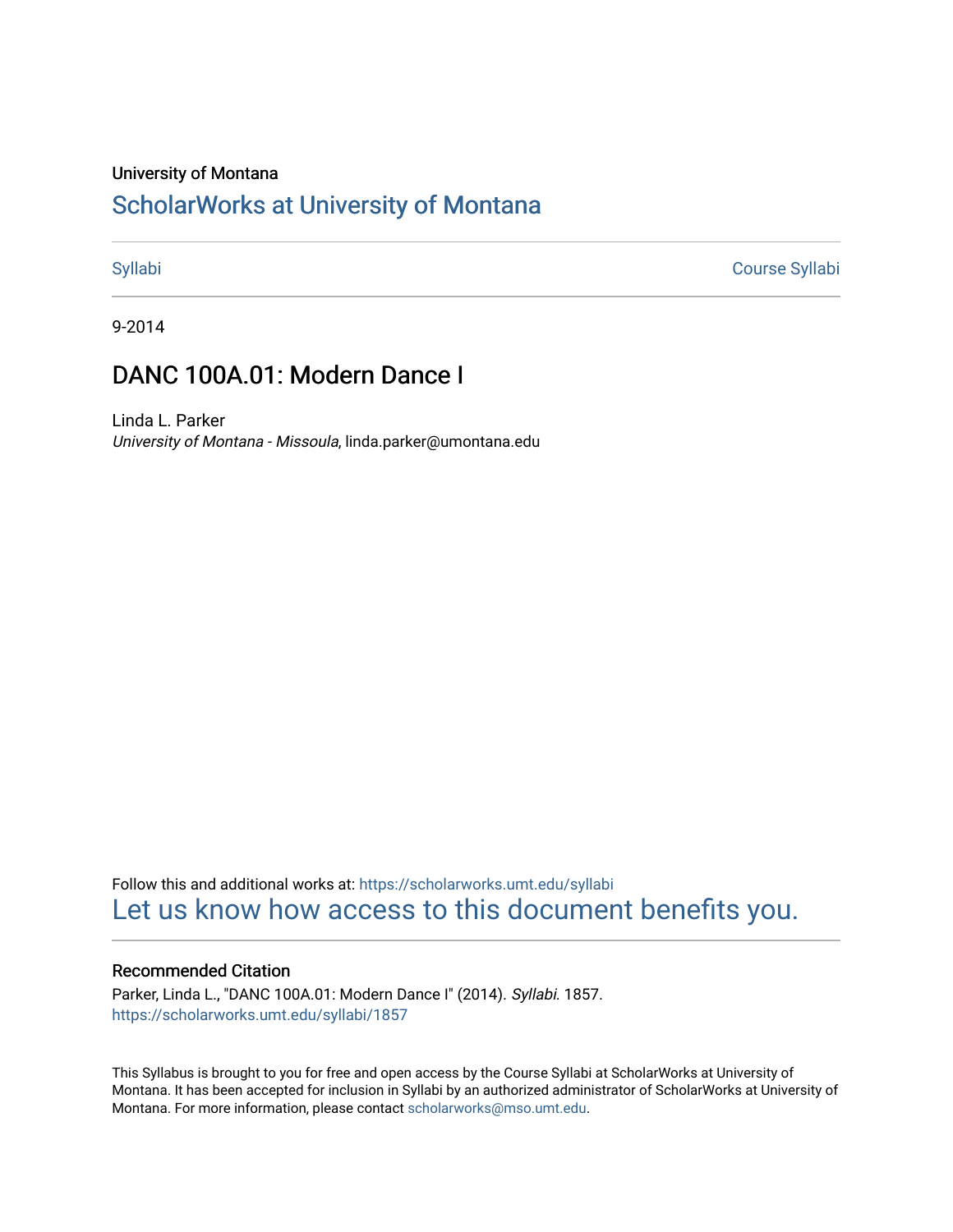# **DANC 100A Section 01: Modern Dance I (3 credits) Tuesday/Thursday 12:40am-2:00pm PARTV 005**

# **AUTUMN 2014**

The University of Montana School of Theatre & Dance Office Hours: By appointment only **M/W 8:00-10:00 a.m.**

Linda Parker Adjunct Assistant Professor of Dance Office: PARTV 197 243-4481 [Linda.parker@umontana.edu](mailto:Linda.parker@umontana.edu) or [lerch-parker@msn.com](mailto:lerch-parker@msn.com) 241-3589 (cell)

# **Course Description**

A contemporary/modern dance class designed to lead beginning movers through a series of exercises and movement combinations that introduce contemporary dance vocabulary, and that are technically (alignment, strength, flexibility) and intellectually stimulating. This course further proposes to unite one's body, mind and creative energy through such movement sequences and excite participants about dance.

### **Objectives**

- 1. To introduce contemporary dance techniques, philosophies, approaches and styles in a safe and inspiring environment.
- 2. To provide an outlet in which students are encouraged to develop their technical, kinesthetic, intellectual and creative capacities in movement.
- 3. To guide students to move in new, unfamiliar and unexpected ways.
- 4. To develop individual and group performance and improvisational skills relative to a beginning technical level.
- 5. To promote an appreciation, if not love, for dance as an art form and educational tool.

# **Course Content**

- I. Introduction
	- A. Description of course
	- B. Structure of course
	- C. Expectations (Attendance and Grading Policy)
	- D. Writing Assignments
- II. Description of the Course: The Technical Aspects
	- A. Demonstration of Line and Form
		- a. Students become able to move upper body without displacing the pelvis
		- b. Students understand the difference between rotated and parallel positions
	- B. Dynamic Alignment
		- a. Students have a basic understanding of alignment
		- b. Students demonstrate safe second position plie, both demi and grand
		- c. Students land safely from jumps
	- C. Effective Body Patterning
		- a. Students coordinate breath with movement
		- b. Students understand all concepts of Body Patterning:
			- i. Breath
			- ii. Core/Distal
			- iii. Head/Tail
			- iv. Body Half
			- v. Upper/Lower
			- vi. Cross lateral
			- vii. Contra-lateral
			- viii. Spiral
	- D. Spatial Awareness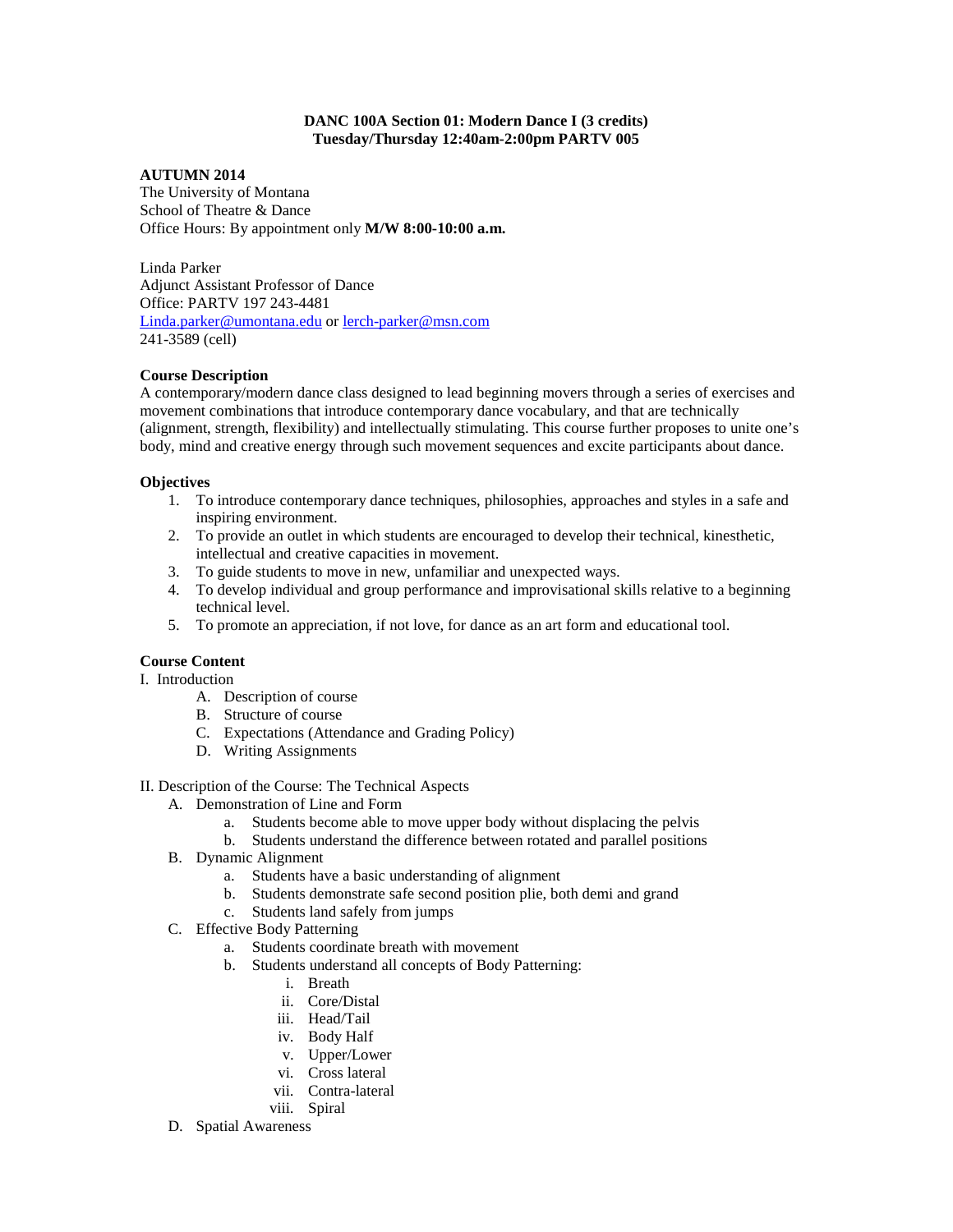- a. Students understand concepts related to space
- b. Students understand kinesphere, personal space and shared space
- c. Students have basic partnering sills (counterbalance, meeting of each other's weight, positive/negative space)
- d. Students demonstrate ability to move within space while maintaining relationship to others
- E. Rhythmic Accuracy
	- a. Students understand concepts of time
	- b. Students dance with an awareness of the beginnings and endings of phrases
	- c. Students demonstrate ability to accent movement
- F. Initiation and Follow-Through
	- a. Students have an awareness of body part initiation
	- b. Students understand how to use weight and momentum in body part initiation
- G. Strength, Flexibility and Endurance
	- a. Students develop strength in torso, feet, arms and overall alignment
	- b. Students descend to and ascend from the floor safely
	- c. Students have familiarity with proper stretching techniques for major muscle groups
	- d. Students have the ability to easily complete a 1.5 hour technique class
- H. Professionalism, Etiquette and Performance Ability
	- a. Students understand concepts related to movement quality
	- b. Students develop their concentration efforts
	- c. Students demonstrate classroom etiquette
	- d. Students demonstrate personal investment in class
	- e. Students demonstrate willingness to experiment
	- f. Students have an appreciation for different movement approaches

#### III. Structure of Course

Class begins promptly at **12:40 AM**. Students arriving late will not be permitted to take class (for safety purposes), and will instead observe and take notes. Three observations equal one absence. Class will end at **2:00 PM**. Students are required to remain in class until it finishes. Consistent tardiness

and/or departure from class before its end will result in lowering of one's grade, if a student arrives late three times or leaves early three times it will equal one absence. To avoid injury, it is recommended that you arrive early to class to begin warming yourself up, bring water to class and be sure that you have eaten before class. Please notify the instructor of any injury (current or past) that may affect your full performance in class. Should an injury require that a student observe class, it is expected that the student dutifully watch the class and apply what is being taught and discussed to her/his own improvement in class. Notes should be taken for each part of class. This observation should result in a substantial set of notes that should be submitted to the instructor following the class observed. While observing class, students are required to be mindful and quiet as to not detract from the teaching and performance efficacy of the teacher, classmates and accompanist.

# Attire

Street shoes are not permitted in the dance studios. Movement will be experienced with bare feet. Students should plan to wear clothing suitable for movement and should take into account keeping the body warm for the beginning and end of class, bring extra clothing. It is also recommended that dancers own and bring kneepads to class. These can be ordered on line at[: www.contactquarterly.com](http://www.contactquarterly.com/) . To rent a locker: See Theatre & Dance Department Administrative Assistant, PARTV 199 before noon each day.

IV. Expectations: Attendance and Grading Policy

- **A.** NO STREET SHOES, FOOD, OR DRINK ALLOWED IN THE DANCE STUDIOS.
- **B.** All students enrolled in classes who are not Theatre/Dance majors are highly encouraged to sign up as C/NC. PLEASE NOTE, HOWEVER, in order to receive Expressive Arts credit, a student must enroll for a traditional grade and the grade received must be a C or higher. *Dec. 5th* is the last day to change to C/NC**,** *and may be done after October 27 by petition only. [ImportantDatesFall2014.pdf](http://www.umt.edu/registrar/PDF/ImportantDatesFall2014.pdf)*

# **C. ATTENDANCE IS REQUIRED AT THE FOLLOWING:**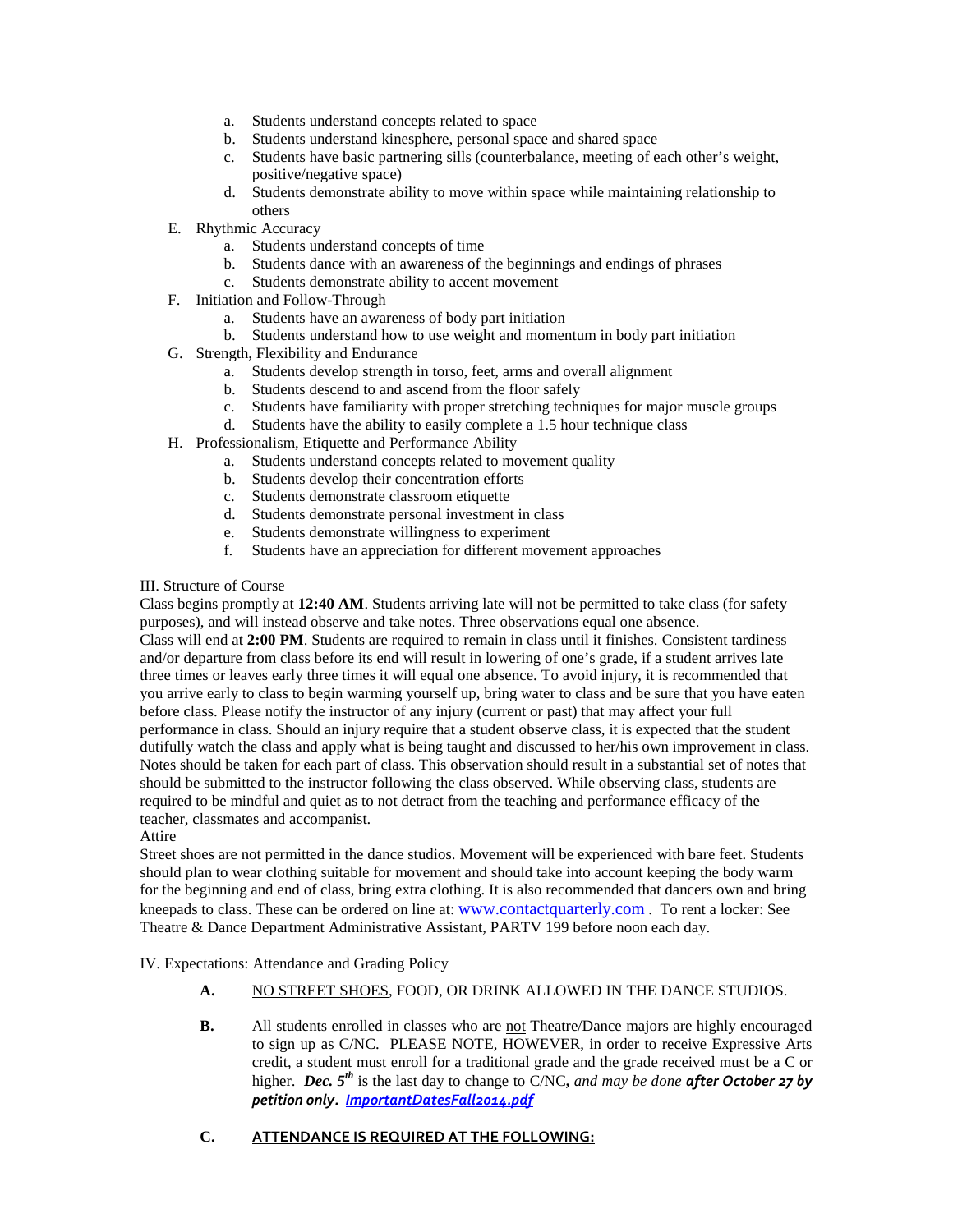#### A. **Dancers on Location (Site Specific):** October 4-5 (Sat-Sun) noon; Mansfield Library Mall; free

B. **Dance Up Close:** November 4-8 (Tues-Sat) 7:30pm, Masquer Theatre;

\$9 General Admission, \$6 required students. Tickets at Box Office in PARTV lobby

# C. **Dance Studio Works:** November 21-22 (Fri-Sat) 6:30 and 8:30 each night, Open Space; General Admission \$5/ one show, or \$8/both shows. Tickets at the door

# AND choose **one** of the following (required):

**Settle**, Aug. 29-30 and Sept 5-6 (Fri-Sat) at 7:30 pm and 2:00 on 9/6, Open Space; Tickets at barebaitdance.org or \$12 at door day of show

**Fingertips Toward Floor, Head Follows or The Lazy Sexy Peepshow** Oct 17-19 (Fri-Sun) at 7:30pm. Stage 112 at Elk's Lodge, 112 N Pattee; Tickets \$10 in advance \$12 day of show at barebaitdance.org

**Headwaters Gala Concert***,* November 21-23 (Fri-Sun) at 7:30pm and Sun matinee. MCT, Center for the Performing Arts, 200 N Adams St; Tickets \$15 General and \$10 students at headwatersdance.org

# **Tickets for performances in the PARTV Center are on sale in the Box Office in the Lobby of the PARTV Center, unless otherwise noted.**

**Your instructor will require a written critique, quiz, or something else of his or her own choosing.** You will need to give specific examples, so take notes either during or after the concerts. As you watch, it will be helpful to think about the following:

1. Which pieces you felt strongly about (i.e., either really liked, disliked, were puzzled by, etc.)

- 2. On the choreography of each piece;
	- a. What is the theme or movement idea?
	- b. What is the style of dance and how does it work with the theme?

c. What is it about the movement or the way the piece progressed that made you react as

you did?

3. Your reaction to the performances of the dancers: expression and technique.

4. Your opinion on the theatrical elements: costumes, lighting, sets and sound score. Did they work with the choreography?

Provide specific examples to back up your opinions!

**Attendance:** Attendance is important in any field, but vital in the field of dance. Learning to dance requires that your body do it. You won't gain in flexibility, and strength, or in your ability to pick up movement or generate your own movement by hearing about what happened from a classmate, or reading a book. In other words, there is no way to make up the material you miss. STUDENTS ARE EXPECTED TO BE IN EVERY CLASS. However, knowing that unpredictable circumstances can arise, students are granted two permissible absences. Students may also make up two absences by watching, and writing a one-page observation of another dance class that is approximately the approximate level and style of class that one is taking. AFTER A STUDENT HAS USED HER/HIS TWO ABSENCES AND TWO MAKEUPS, THE STUDENT WILL BE DOCKED ONE-THIRD OF A GRADE FOR EVERY ABSENCE FOLLOWING.

**Grading:** Dance is different from many other fields in that a student's work is not as quantifiable as it is in some other subjects, such as history or math. For this reason grading is not assigned a point breakdown. To earn an "A" a student must show signs of aptitude for dance technique and musicality have an energetic and attentive attitude, progress over the semester and be at the top